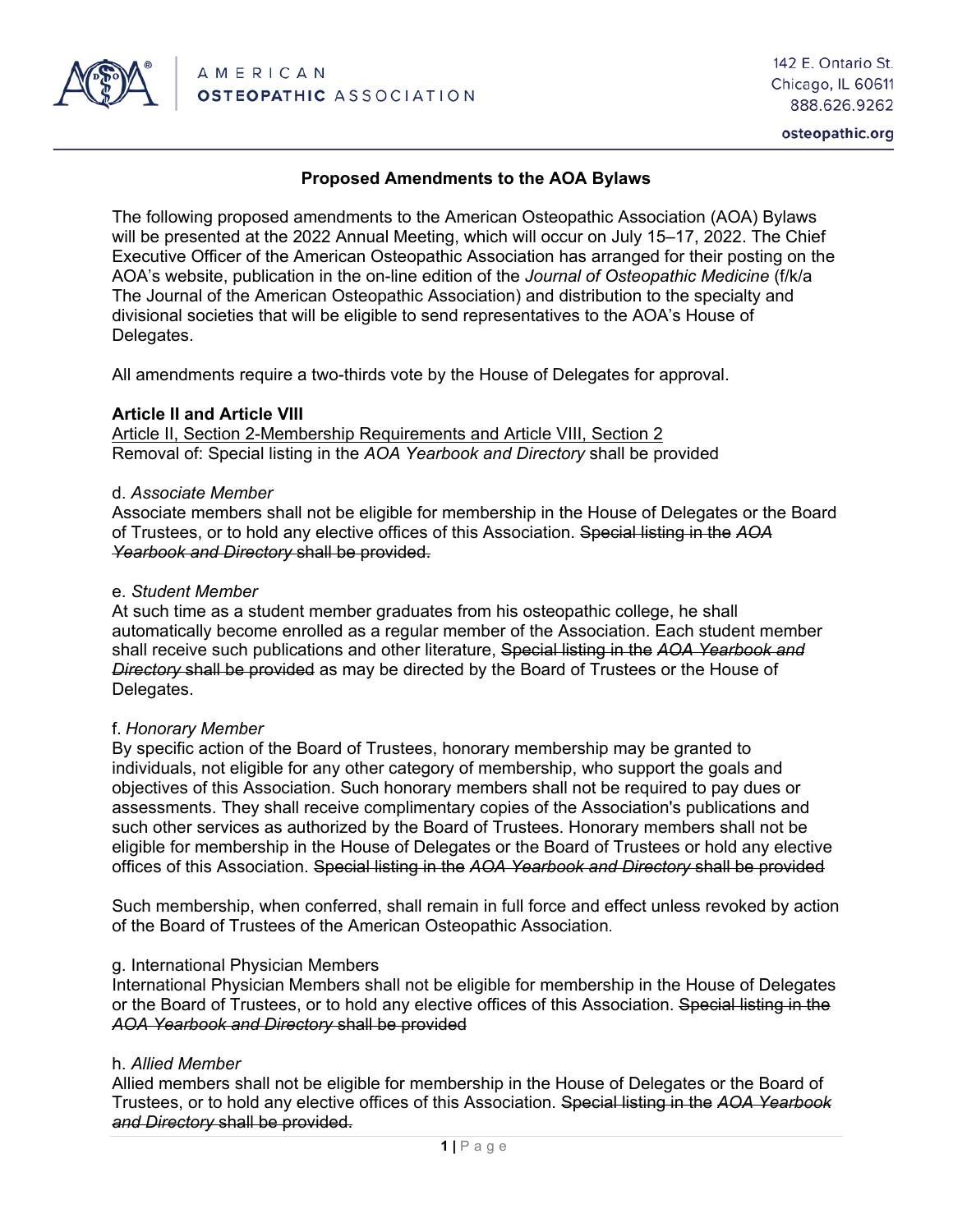

Article VIII - Duties of Officers - Section 2 – Editor The Editor shall:

Have the editorial direction, in accordance with the established policies of the Board of Trustees and House of Delegates, of The Journal of Osteopathic Medicine, AND other periodical publications of the Association and of the AOA Yearbook and Directory, under the general supervision of the Chief Executive Officer, and shall cooperate with all departments of the central office.

### **Article II – Membership**

Section 1 – Classification f. Honorary Members g. F. International Physician Members h. G.Allied Members

Section 2, Membership Requirements, f. Honorary Member f. Honorary Member

By specific action of the Board of Trustees, honorary membership may be granted to individuals, not eligible for any other category of membership, who support the goals and objectives of this Association. Such honorary members shall not be required to pay dues or assessments. They shall receive complimentary copies of the Association's publications and such other services as authorized by the Board of Trustees. Honorary members shall not be eligible for membership in the House of Delegates or the Board of Trustees, or hold any elective offices of this Association. Special listing in the AOA Yearbook and Directory shall be provided.

Such membership, when conferred, shall remain in full force and effect unless revoked by action of the Board of Trustees of the American Osteopathic Association.

### **Article II - Membership**

Section 2, Membership Requirements, h. Allied Member

Individuals who have received their training and/or degree in osteopathic medicine from a school that is not accredited by the AOA Bureau of Professional Education COMMISSION ON OSTEOPATHIC COLLEGE ACCREDITATION (COCA) are not eligible for membership in the AOA.

# **Article VI - Elections**

Section 1 - Qualifications FOR ELECTED POSITIONS

Except where positions are designated as public members, m Membership in both the AOA and a divisional society shall be a requisite for qualification for any officer. or for any member of any department, division, bureau or committee of the Association, however selected, if the incumbent shall be an osteopathic or allopathic physician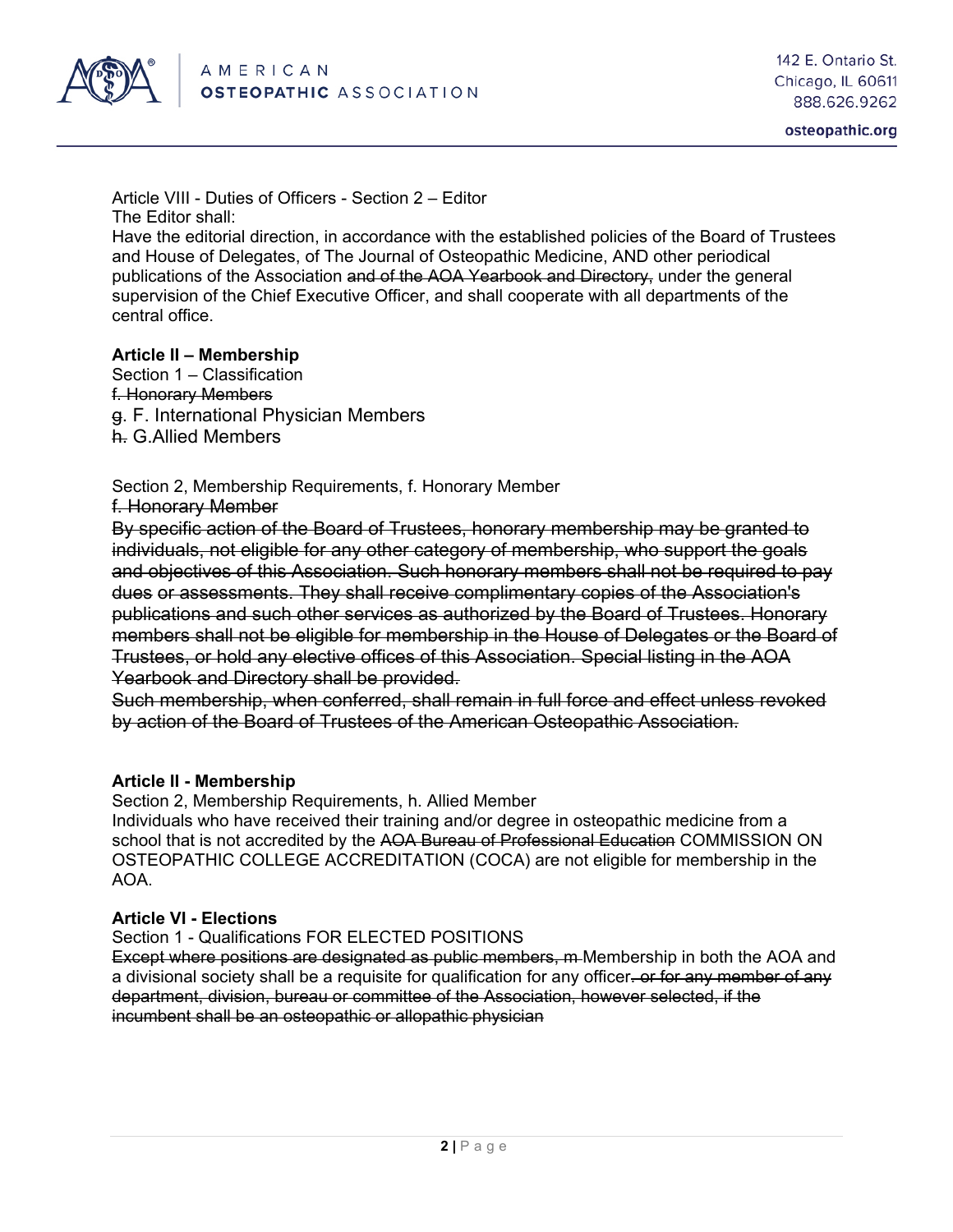

osteopathic.org

Section 4 - Installation

THE AOA PRESIDENT AND PRESIDENT-ELECT SHALL BE INSTALLED IN THEIR POSITIONS DURING THE ANNUAL MEETING AT A TIME TO BE DESIGNATED IN THE OFFICIAL MEETING AGENDA. ALL OTHER The officers who have served throughout that meeting shall complete all business of the annual meeting so far as is practicable. The officerselect AND TRUSTEES-ELECT shall be installed as the final order of business and shall assume the authority of their respective offices upon adjournment of the meeting.

### **Article VII - Board of Trustees**

Section 1 - Duties

The Board of Trustees shall:

b. Appoint a Chief Executive Officer, a Controller CHIEF FINANCIAL OFFICER, a General Counsel, and an Editor-IN-CHIEF, and shall fix the amount of their salaries and the length of their terms of office. It shall fix the duties of the Chief Executive Officer, Controller, CHIEF FINANCIAL OFFICER, General Counsel, Editor-IN-CHIEF and all other officials, committees, departments and bureaus necessary to the proper execution of the policies of the Association and not fixed by these Bylaws.

c. Have the responsibility of management of the finances of the Association and shall authorize and supervise, the House of Delegates concurring, THE ANNUAL BUDGET all expenditures thereof. It shall appoint a certified public accountant to audit the financial records of the Association and certify to the accuracy of the statement of financial condition of the Association to be reported at the annual meetings.

e. Maintain and revise the Administrative Guide annually. The general purpose of this manual shall be to provide a handy reference book of concise statements of the duties of all officials, committees, departments, bureaus and employees of the Association, to the end that there shall be no conflict of jurisdiction or duplication of effort. Copies of such Guide shall be furnished PUBLISHED ON THE ASSOCIATION'S WEBSITE AND THEREBY MADE AVAILABLE to each divisional society and affiliated organization as well as officers of the American Osteopathic Association and other groups or individuals as directed by the Board of Trustees of the **Association** 

# **Article VIII - Duties of Officers**

There were two number 4's. The numbering to be adjusted Section 4 5 - Speaker/Vice-Speaker of the House of Delegates Section 5-6 - Chief Executive Officer Section 6-7 - Controller Section 7 8 - General Counsel Section 8-9 - Editor